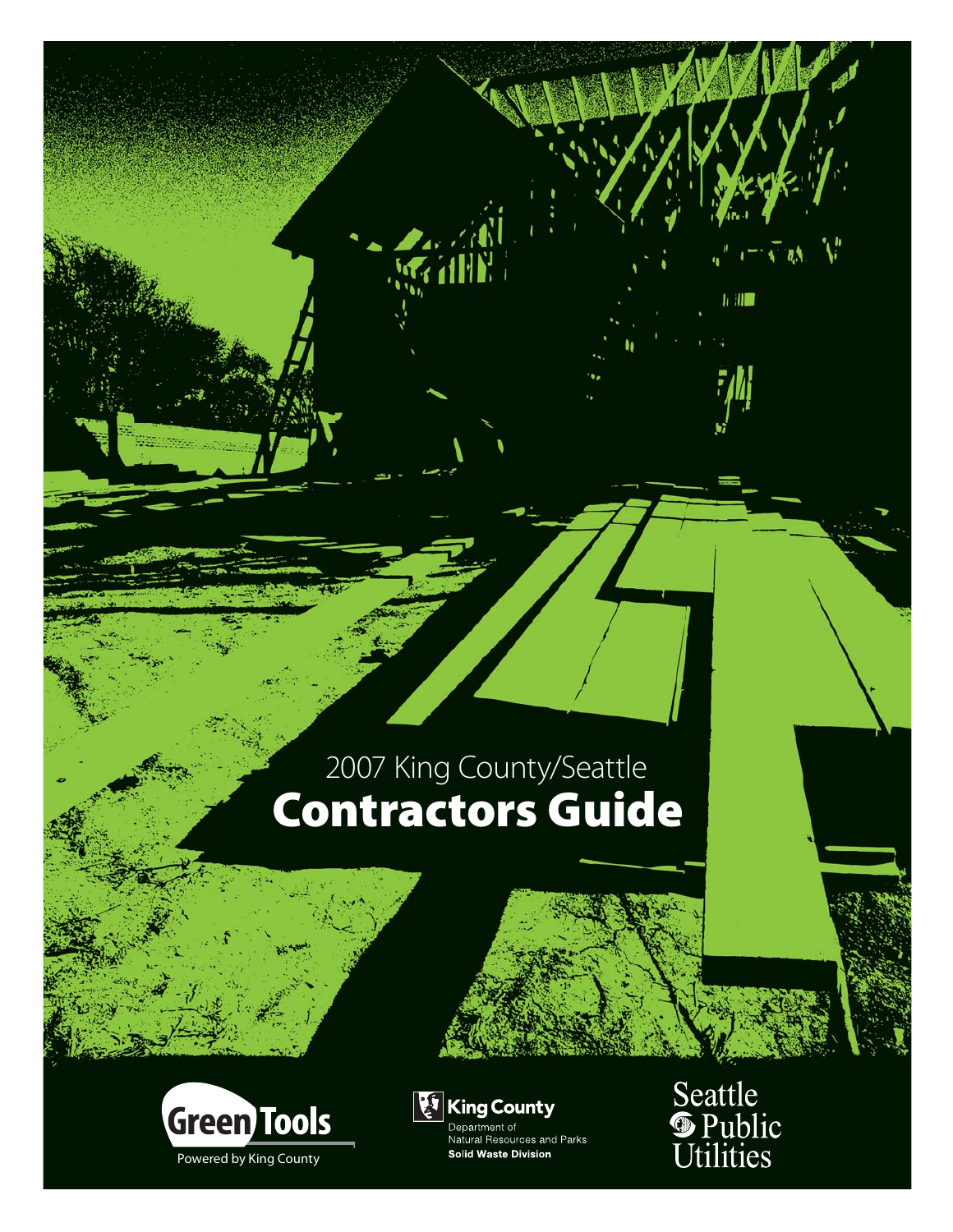## **Every project requires the right tool.**





Powered by King County

King County provides a variety of tools to help residents and builders apply environmentally responsible practices to every phase of a building or remodel project.

#### **FREE Technical Assistance:**

- **•** LEEDTM
- **•** BUILT GREENTM
- **•** Deconstruction
- **•** Grants for green projects
- **•** Permit incentives

#### **Publications & Online Resources:**

- **•** Construction recycling directory
- **•** Green home remodeling guides
- **•** Sample specifications
- **•** Online materials exchange
- **•** Case studies

206-296-4466 • www.greentools.us

**King County**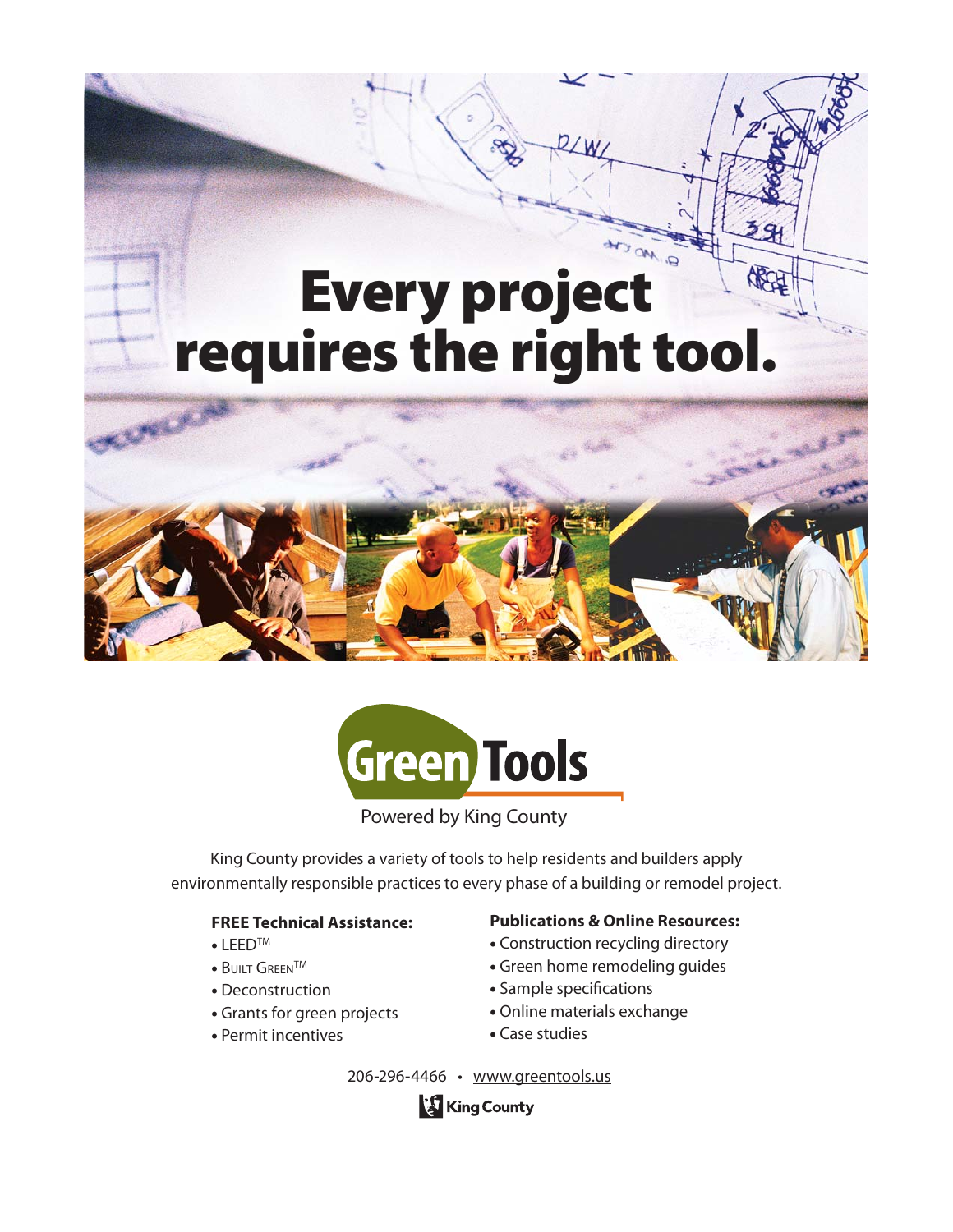Welcome to the 2007 C&D Contractor's Guide! This guide attempts to gather in one handy location all of the essential information that a construction and demolition contractor working in greater King County will need to greatly minimize the amount of materials leaving their jobsite as waste, rather than as a resource. We hope this will give you the tools you need to get started.

#### **Warning! "Recycling" is not what it used to be!**

The term "recycling" has come to be recognized as meaning any activity which keeps something out of a landfill. You will observe as you read this guide that not all "recycling" is equal and the C&D industry has adopted several different terms to better communicate on this topic. The two big changes are:

- 1. The term "recycling" has become a subcategory referring only to materials used to create a new product.
- 2. "Diversion" has taken over as the umbrella term for activities that keep C&D from being disposed.
- 3. Now that so much of what leaves a jobsite has market value the term "waste" has been replaced with "material" and sometimes "debris"

#### **Quick Guide to C&D Materials Diversion Strategies**



| <b>Table of Contents</b>                                                              |
|---------------------------------------------------------------------------------------|
|                                                                                       |
|                                                                                       |
|                                                                                       |
|                                                                                       |
| What C&D Materials Can be Collected Together For Hauling to Commodity C&D Recyclers?5 |
|                                                                                       |
|                                                                                       |
|                                                                                       |
|                                                                                       |
|                                                                                       |
|                                                                                       |
|                                                                                       |
|                                                                                       |
|                                                                                       |

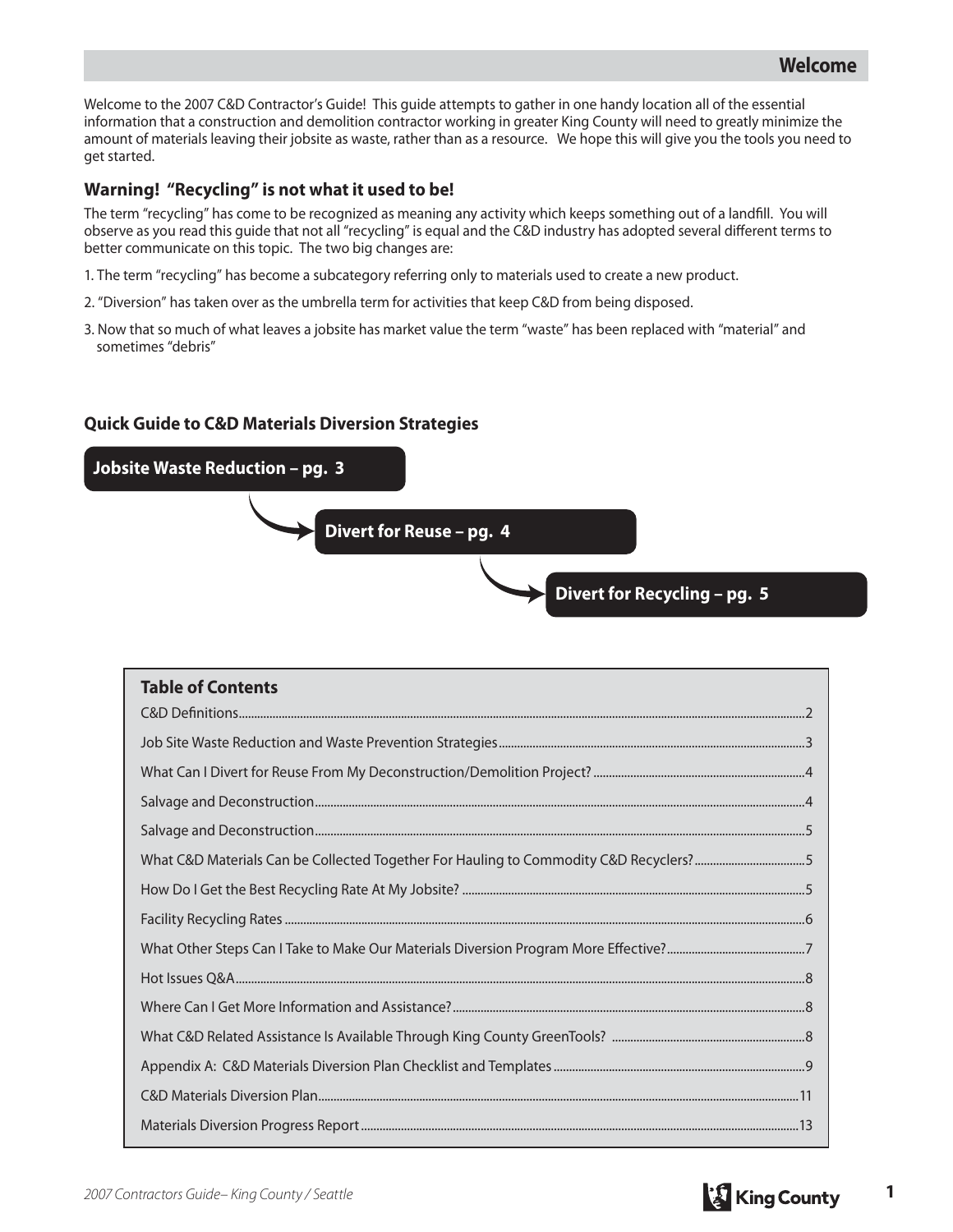## **C&D Definitions**

#### **ADC (Alternative Daily Cover):**

Cover material other than earthen material which is placed on the surface of the active face of a municipal solid waste landfill at the end of each operating day to control vectors, fires, odors, blowing litter, and scavenging.

#### **Appropriate for Processing:**

Loads of C&D materials entering a facility of which most of the material (˜90%), as determined by the processor, can be sent on by the facility for recycling. Usually charged a lower rate.

#### **Beneficial Use:**

The use of CDL waste as an ingredient in a manufacturing process, or as an effective substitute for natural or commercial products in a manner that does not constitute recycling and in a manner consistent with all applicable laws. Beneficial Use includes but is not limited to use as hog fuel and alternate daily cover.

#### **(CDL) Construction, Demolition and Landclearing Debris:**

CDL debris results from construction, remodeling, repair or demolition of buildings, roads or other structures. It includes (but is not limited to) wood, concrete, drywall, masonry, roofing, siding, structural metal, wire, insulation, asphalt, packaging materials related to construction or demolition and natural vegetation resulting from clearing land for development.

#### **Commingled C&D:**

Pure loads of Recyclable C&D Waste that contain mixed types of recyclable materials stored in one on-site container, which is taken to a sorting facility where materials are separated for recycling. Non-recyclable material may not be placed in a commingled container.

#### **Construction and Demolition (C&D) Debris:**

C&D debris results from construction, remodeling, repair or demolition of buildings, roads or other structures. It includes (but is not limited to) wood, concrete, drywall, masonry, roofing, siding, structural metal, wire, insulation, asphalt, and packaging materials related to construction or demolition. It does not include natural vegetation resulting from clearing land for development.

#### **Hog Fuel:**

A specific grade of ground up wood and bark. It varies in size but is generally between  $\frac{1}{2}$ " and 6" screen size. In the Pacific Northwest, hog fuel from CDL recycling facilities is generally used to fuel boilers for the wood and paper processing or other industries.

#### **Inappropriate for Processing:**

Loads of C&D materials entering a facility of which less than 90%, as determined by the processor, can be sent on by the facility for recycling. Usually charged a higher rate.

#### **Mixed C&D Waste:**

C&D materials containing both recyclable and non-recyclable C&D materials that have not been source separated. C&D waste is considered to be mixed C&D waste if it contains more than 10 percent but less than 90 percent recyclable C&D waste by volume.

#### **Source-separated C&D Waste:**

A single kind of recyclable C&D waste material that has been separated from other C&D waste materials at the site of remodeling, repair, construction, demolition, or land clearing before it is transported to a receiving facility.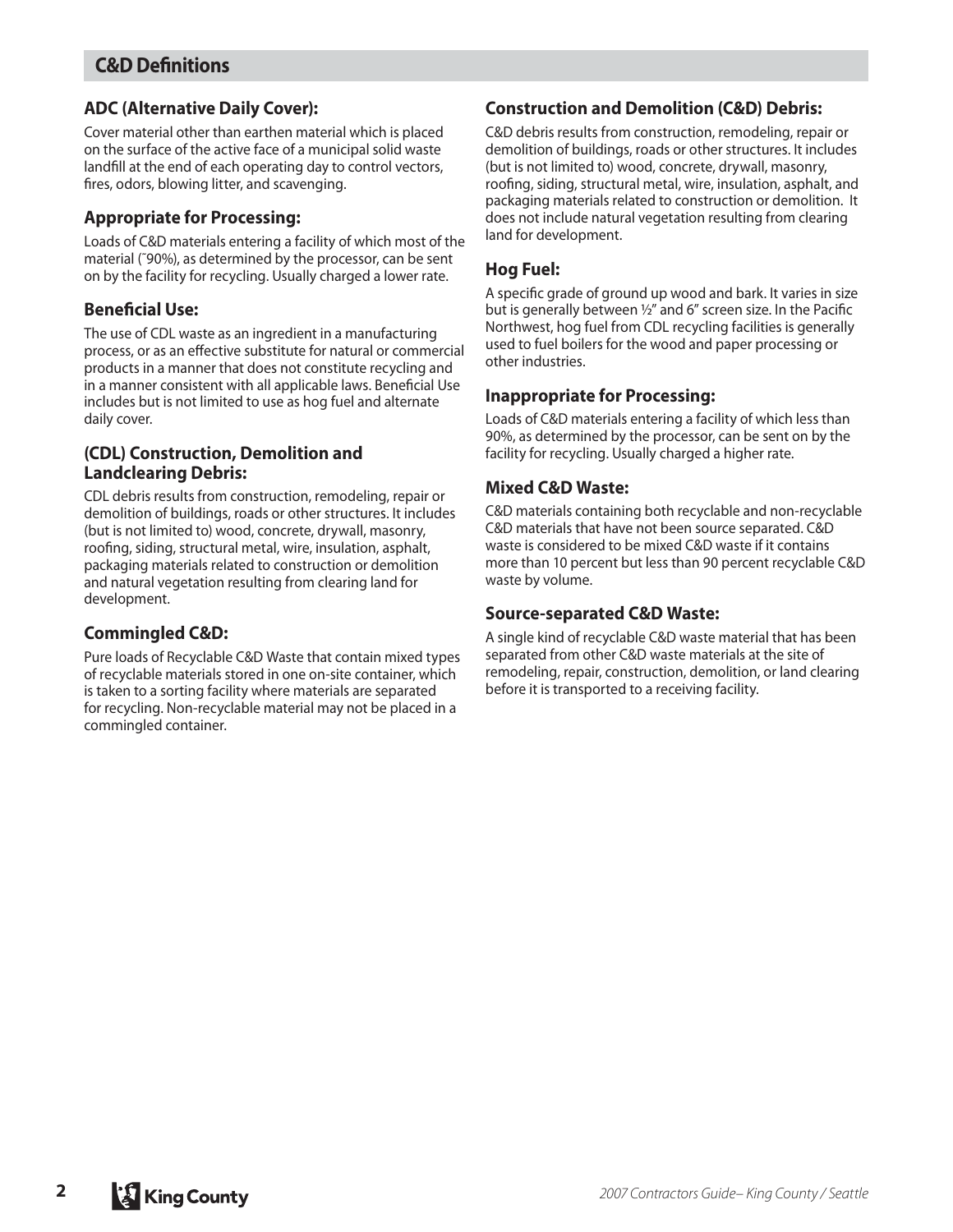#### **On-Site/Pre-construction**

- ❏ Purchase reused, recycled, or recycled content materials and equipment whenever possible.
- ❏ Reuse any and all possible construction materials on-site.
- ❏ Contract a salvage company that will come on-site to remove valuable materials.
- ❏ Take materials to one of the reuse stores in the area.
- ❏ List the items in a materials exchange such as RBME or IMEX.
- ❏ Advertise reusable materials in the newspaper.
- ❏ Conduct a 'yard sale' on the job-site to sell reusable items. For liability reasons, do not allow customers to remove materials from a building – sell items from a curb or safe area.
- ❏ Allow workers to remove wood or other salvageable items for their own use.
- ❏ Consider donating unused materials.
- ❏ Work with subcontractors to prevent waste.
	- Instruct subcontractors to take back containers and reuse pallets.
	- Have subcontractors collect own drywall debris for recycling (separate from co-mingled recycling).
	- Ask subcontractors to reuse or recycle their own materials. Consider asking for or requiring documentation to verify reuse or recycling.
- ❏ Ask suppliers to deliver supplies using sturdy, returnable pallets and containers. Have them pick up the empty containers when delivering new supplies. Also require suppliers to take back or buy-back substandard, rejected, or unused items.
- $\Box$  Set waste prevention goals and target specific waste producing practices. Communicate your waste prevention plan at meetings, post it on-site, and promote the results.
- ❏ Set up central cutting areas for wood and other materials. Make sure the crew uses all the reusable pieces before cutting a new piece.
- ❏ Store materials in places that prevent loss from weather and other damage.
- ❏ Clean and maintain construction equipment properly to get the full life out of it.
- ❏ Clearly mark areas key to waste prevention, such as the material storage, central cutting, and recycling stations.
- ❏ Re-evaluate estimating procedures to make sure the correct amount of each material is delivered to the site.
- ❏ Maintain an up-to-date material ordering and delivery schedule to minimize the amount of time that materials are on-site and reduce the chance of damage.

#### **Materials**

- ❏ Use products with a longer life.
- ❏ Choose products with minimal or no packaging.
- ❏ Save all 2x4s over 16" in length for use.
- $\Box$  Use cardboard from delivered items as floor and wall protection at the end of the project.
- ❏ Specify materials and assemblies that can be easily disassembled at the end of their useful life.
- ❏ Substitute solid sawn lumber with engineered lumber.
- ❏ For concrete construction, use precast concrete members.
- ❏ Reuse concrete forms on the job and on other job-sites.
- ❏ Reuse wood forms. Wood forms can frequently be used up to 15 times. Alternatively, use reusable metal or fiberglass forms.

#### **Outdoor/Landscape**

- $\Box$  Design resource-efficient landscapes and gardens.
- ❏ Reuse dirt from other projects or save dirt from one project to use for the next.
- ❏ Reuse amended topsoil for site.
- ❏ Reuse existing asphalt for road base.
- ❏ Incorporate permeable paving.
- $\Box$  Use recycled content rubble for backfill drainage.
- ❏ Install drip irrigation.

#### **Foundation**

- ❏ Reuse concrete formwork.
- $\Box$  Incorporate recycled flyash in concrete.

#### **Structure/Framework**

- ❏ Use design based on 8' module for framing and wallboard waste reduction.
- □ Use Forest Stewardship Council (FSC) certified wood for framing.
- $\Box$  Use wood I-joists for floors and ceilings.
- $\Box$  Use oriented strand board (OSB) for subfloor and sheathing.
- ❏ For wood construction, use advanced framing techniques (e.g. 24" on-center and insulated headers), trusses for roof or floor framing, finger-jointed studs and trim, and engineered wood products.
- ❏ Consider using wood frame wall panels prefabricated off site.
- $\Box$  Design spaces to be flexible for changing uses.

#### **Roofi ng/Siding**

- $\Box$  Select safe and durable roofing materials.
- ❏ Redesign wood roof structure to allow for manufactured trusses.
- ❏ Use aluminum forms.
- ❏ Use structural insulated panels (SIPs) for walls and roofs.
- $\Box$  Use alternative siding materials (recycled content or fibercement exterior siding).

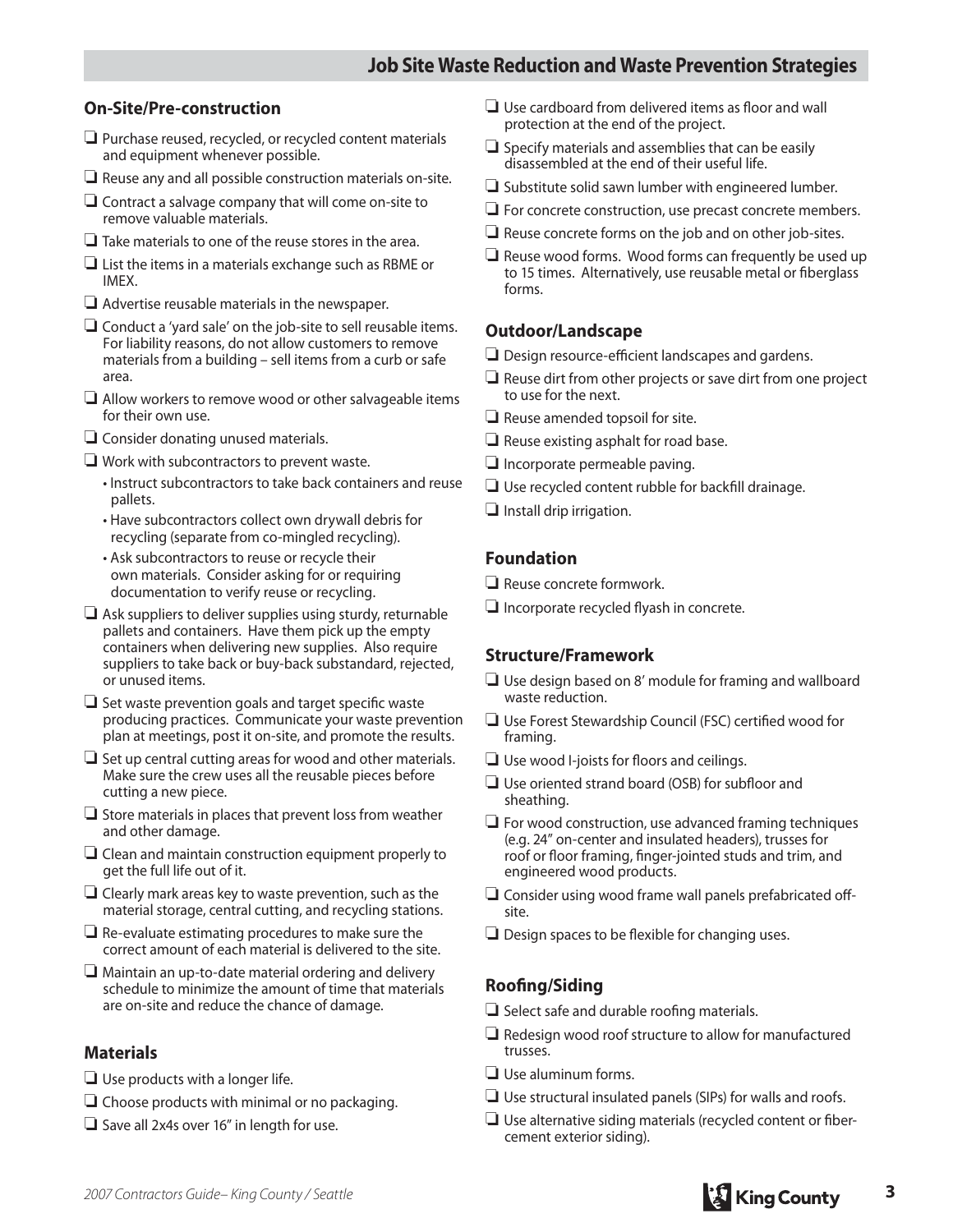### **What Can I Divert for Reuse From My Deconstruction/Demolition Project?**

| <b>Easy (minimal separation of materials)</b> | <b>Medium (some separation of materials)</b>         |
|-----------------------------------------------|------------------------------------------------------|
| Doors, windows and their hardware             | Bathtubs, shower stalls                              |
| Sinks, plumbing fixtures, toilets             | Tile                                                 |
| Landscaping materials                         | Wood flooring                                        |
| Plants, small trees                           |                                                      |
| Trim, mouldings                               | <b>Difficult (extensive separation of materials)</b> |
| Appliances                                    | Stone                                                |
| Cabinetry                                     | <b>Brick</b>                                         |
| Shelving                                      | Lumber (beams, joists, rafters, studs)               |
| <b>Shutters</b>                               |                                                      |

For more detailed information on what items in a building have reuse value please visit the Northwest Building Salvage Network Website as www.nwubm.net/index.htm.

#### **Salvage and Deconstruction**

Using salvage and deconstruction techniques on a demolition project can be an effective way to cut costs and come in with a lower bid or gain a higher profit margin. The key is knowing which techniques are most cost effective on a particular project and training your crews on the most efficient methods. An alternative to having trained crews is to subcontract or partner with a company/organization which is already well versed in salvage and/or deconstruction. They will sometimes simply provide their services in exchange for the materials they remove.

The most cost effective part of doing salvage and deconstruction is often the avoided costs of disposing of the C&D waste. And if another company removes the material from the job site you can also cut your transportation costs. Some money can be made by selling the recovered materials but it can be difficult finding customers if you do not have an established retail location or network. It may be worth it to have a more specialized company take the recovered materials off of your hands and do the selling themselves.

Using deconstruction techniques does not have to mean taking a building apart by hand one piece at a time. Knocking down the roof and the walls and disposing of them as C&D waste while salvaging the floor joists and beams is still making use of deconstruction techniques and may indeed be the most cost effective solution for even the most experienced deconstruction contractors if a building is in really bad condition. Remember, the key to cutting costs with salvage and deconstruction is knowing the techniques and knowing when to apply them.

This handout is intended to help get you get started with salvage and deconstruction and to point you in the direction of assistance to further educate yourself on how to become cost competitive in this field.

#### **Salvage and Deconstruction**

There are a number of companies which are well versed in salvage and deconstruction and which may be interested in being a subcontractor on appropriate projects. Company names and phones numbers are listed here for your convenience. For additional information on these companies please refer to pages 23 and 24 of King County's 2006 Construction Recycling Directory.

| Seattle Building Salvage (Seattle) 206-381-3453 |  |
|-------------------------------------------------|--|
|                                                 |  |
|                                                 |  |
|                                                 |  |
|                                                 |  |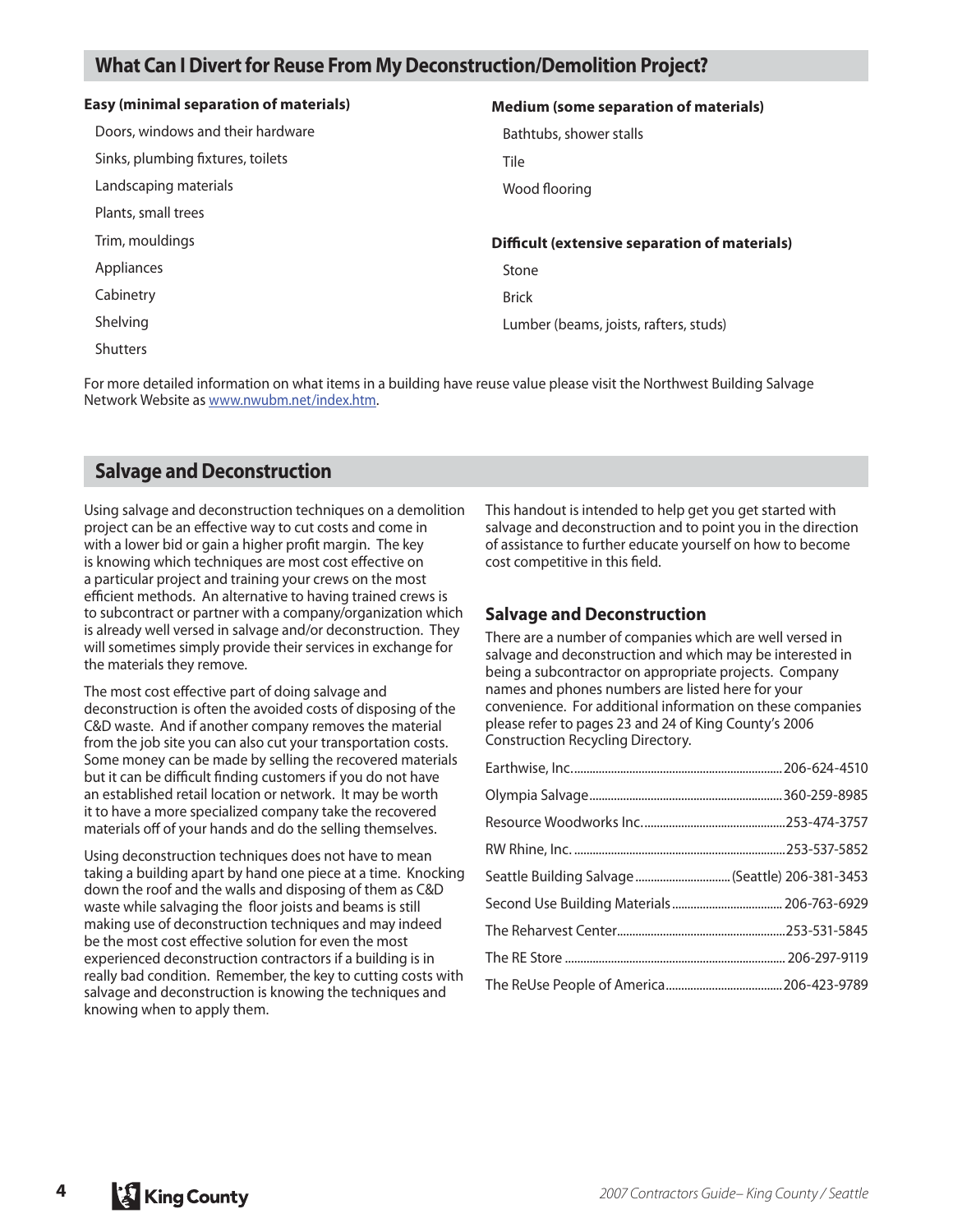## **Plant & Tree Salvage**

There are local companies which are interested in salvaging trees and plants that are slated for removal at demolition/ construction sites. Company names and phones numbers are listed here for your convenience. Additional information on these companies can be found in the Plant and Tree Salvage section (page 28) of King County's 2005 Construction Recycling Directory.

| King County Native Plant Salvage Program 206-296-1923 |  |
|-------------------------------------------------------|--|
|                                                       |  |

### **Deconstruction Consulting Services**

Private consulting services are available to work in-depth with you to provide guidance and networking support for salvage and deconstruction services.

Re-Use Consulting .............................................................360-733-1363

#### **Web Sites**

On-line deconstruction resources at the Resource Venture www.resourceventure.org/rv/issues/building/get-started/conswste-mgmt/deconstruction/index.php

Presentations from the August 2004 Deconstruction Conference in California www.decon04.com/materials.htm

#### **General Salvage/Deconstruction Assistance**

For general deconstruction assistance or to learn more about deconstruction in general please contact Kinley Deller at 206- 296-4434 or kinley.deller@kingcounty.gov.

## **What C&D Materials Can be Collected Together For Hauling to Commodity C&D Recyclers?**

| <b>Asphalt Roofing</b>                  | <b>Wood &amp; Landclearing</b>           | <b>Plastic Film</b>              |  |
|-----------------------------------------|------------------------------------------|----------------------------------|--|
| <b>General Recyclables</b>              | <b>Yard Waste</b>                        | Pallet wrap                      |  |
| Beverage containers (glass and plastic) | Pallets                                  | Plastic sheet vapor barrier      |  |
| Cardboard                               | <b>Trees</b>                             |                                  |  |
| <b>Plastic</b>                          | <b>Metal Recycling</b>                   | <b>Rubble</b>                    |  |
| Vinyl siding                            | Electrical wire (coated and non-coated), | <b>Asphalt Pavement</b>          |  |
| Plastic plumbing (PVC, ABS, PE)         | HVAC units,                              | Brick,                           |  |
| <b>Window Glass</b>                     | Steel or cast iron based bath tubs       | Concrete                         |  |
| <b>Carpet and Carpet Pad</b>            | Metal roofing                            | Porcelain (sinks, toilets, etc.) |  |
| <b>Ceiling Panels</b>                   | Metal pipe                               |                                  |  |
| <b>Drywall</b>                          | Nails and screws                         |                                  |  |

## **How Do I Get the Best Recycling Rate At My Jobsite?**

If you want to obtain recycling rates worthy of green building points/credits for LEED or Built Green you will have to:

- $\Box$  Learn the recycling rates for the different C&D processing facilities
- ❏ Specify to your hauler or drivers exactly where C&D materials from the project will be going
- ❏ Insist on receiving tip receipts (or equivalent) for anything and everything that leaves the job site
- $\Box$  Be aware that the most efficient balance between commingling all materials and source separating

everything is a 3 container system where 1 container is for garbage, 1 container is for mixed C&D recyclables, and 1 container is for the single material (or group of materials) which are being generated during any given phase of construction and that can be taken directly to individual C&D recycling facilities.

Make a C&D materials diversion plan (Appendix A) at the beginning of the project and stick to it. This plan, and a report at the end of the project, are required increasingly more often in construction contracts.

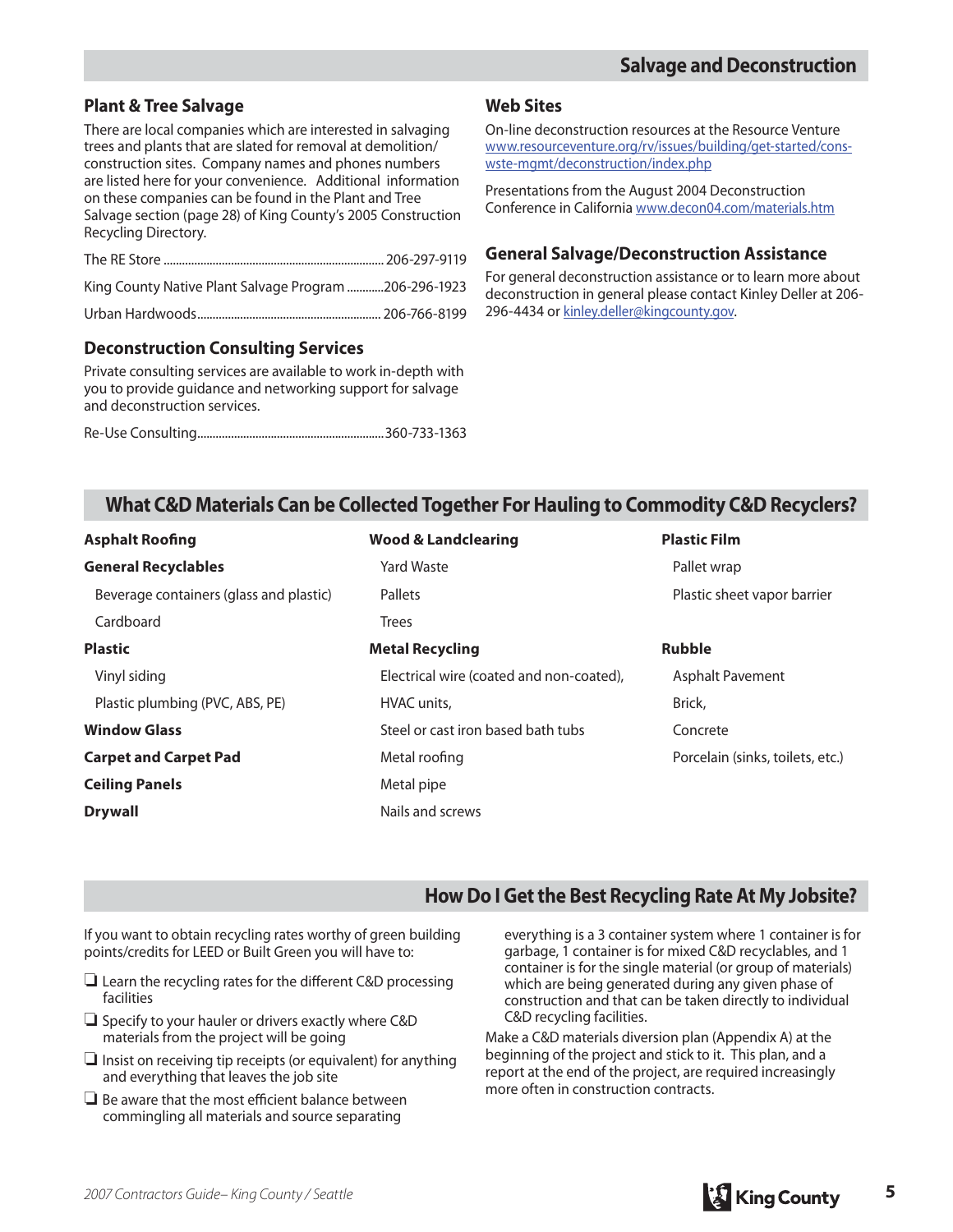## **Facility Recycling Diversion Rates**

This provides a snapshot (March 2007) of the facility diversion rates at regional C&D processing facilities. Waste Management and Allied Waste are under contract to King County to report, with documentation, their diversion rate information. Recovery 1 self-reports their monthly diversion information which contains a full break-down of where all of their materials are sent for processing. Diversion rate information is provided to King County on a monthly basis and is processed and posted to the web site at http://www.metrokc.gov/dnrp/swd/construction-recycling/comingled.asp on a quarterly basis. Diversion rates for past months are available.

| Regional C&D (recycling Compliant*) Facilities & their Current Diversion/Recycling Rates - as Reported to King County |                                                 |                                                                                              |                        |                                              |
|-----------------------------------------------------------------------------------------------------------------------|-------------------------------------------------|----------------------------------------------------------------------------------------------|------------------------|----------------------------------------------|
| <b>Facility Name</b>                                                                                                  | <b>Recycling/Diversion</b><br>Rate <sup>1</sup> | <b>Breakdown of Where Diverted Materials Go</b><br>(Total of all Three Columns Equals ~100%) |                        |                                              |
|                                                                                                                       |                                                 | Recycled into New<br>Products                                                                | <b>Burned for Fuel</b> | Landfill Daily Cover or<br>Ash Stabilization |
| Waste Management -<br><b>Cascade Recycling Center</b>                                                                 | 48.8%                                           | 32.7%                                                                                        | 67.3%                  | $0\%$                                        |
| Waste Management -<br><b>Eastmont Recycling Center</b>                                                                | 73.2%                                           | 90.8%                                                                                        | 9.2%                   | $0\%$                                        |
| Waste Management -<br><b>Recycling Northwest</b>                                                                      | 67%                                             | 42.8%                                                                                        | 57.2%                  | $0\%$                                        |
| Recovery 1                                                                                                            | 98.12%                                          | 29.65%                                                                                       | 52.33%                 | 17.93%                                       |
| CDL Recycle                                                                                                           | 98.8%                                           | 52.66%                                                                                       | 20.76%                 | 25.38%                                       |

| Regional C&D (non-recycling Compliant*) Facilities & their Current Diversion/Recycling Rates - as Reported to King County |                                                 |                                                                                              |                        |                                              |
|---------------------------------------------------------------------------------------------------------------------------|-------------------------------------------------|----------------------------------------------------------------------------------------------|------------------------|----------------------------------------------|
| <b>Facility Name</b>                                                                                                      | <b>Recycling/Diversion</b><br>Rate <sup>1</sup> | <b>Breakdown of Where Diverted Materials Go</b><br>(Total of all Three Columns Equals ~100%) |                        |                                              |
|                                                                                                                           |                                                 | Recycled into New<br><b>Products</b>                                                         | <b>Burned for Fuel</b> | Landfill Daily Cover or<br>Ash Stabilization |
| Allied Waste - Black River                                                                                                | 0%                                              | 0%                                                                                           | $0\%$                  | $0\%$                                        |
| Allied Waste - 3rd & Lander                                                                                               | 1.9%                                            | 100%                                                                                         | $0\%$                  | $0\%$                                        |

\* A CDL Recycling Compliant Facility is one at which the tonnage of all CDL Waste that the facility diverts (for recycling or beneficial use) in a month is at least forty (40) percent of the Inbound Tons Appropriate for Processing.

<sup>1</sup> Applicable to all loads accepted for recycling/diversion. The rates provided in this column are for use by projects seeking commingled recycling rates for LEED and Built Green credits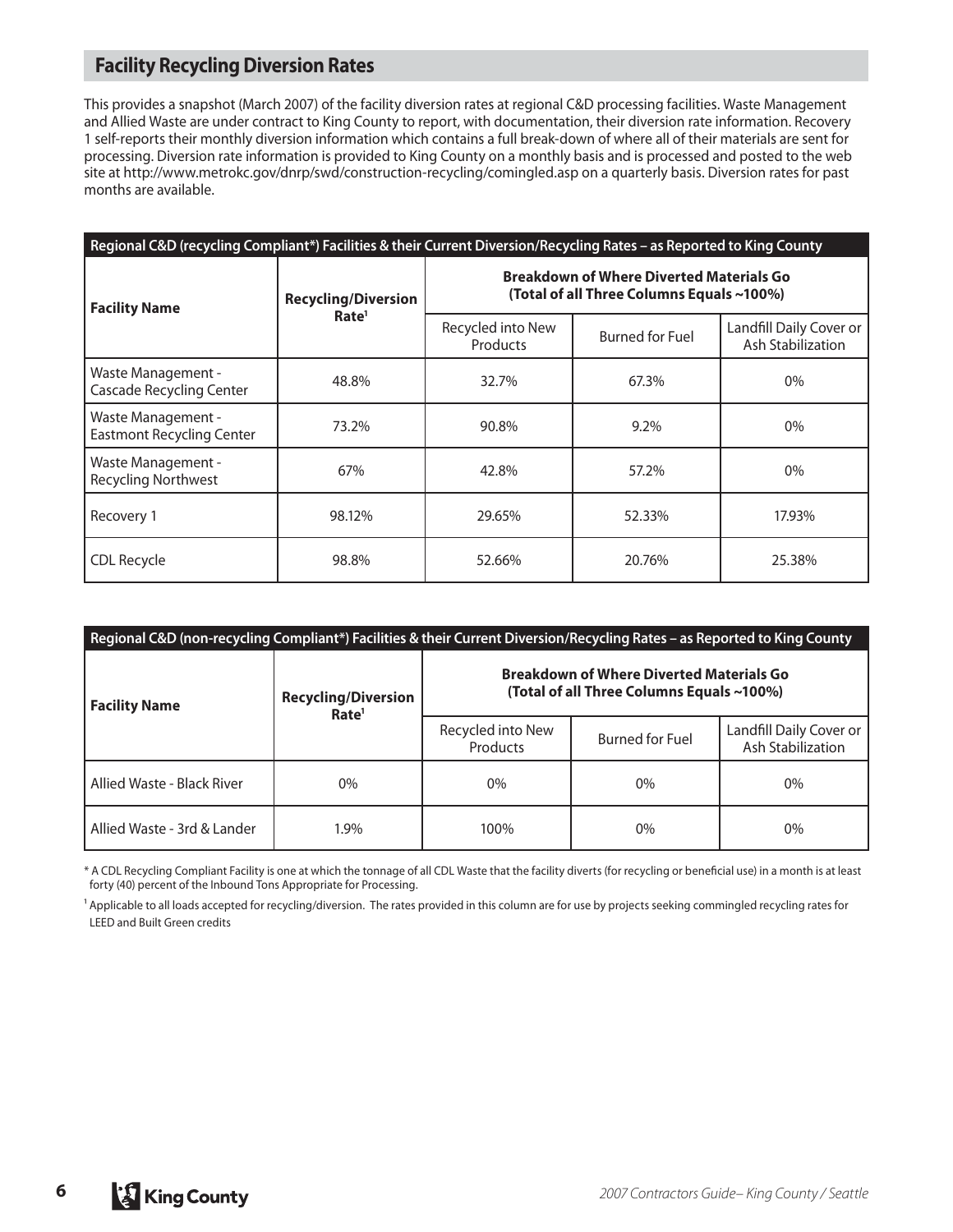## **What Other Steps Can I Take to Make Our Materials Diversion Program More Effective?**

Preventing waste and diverting materials from a job-site reduces disposal and supply costs. However, even the best programs may encounter difficulties. Here are solutions to some of the challenges of developing and implementing a Materials diversion Plan. Builders have successfully used these suggestions across the country.

#### **Managing Your Program:**

What is a cost-effective way to manage a successful materials diversion program?

- ❏ Designate a person to manage the details of creating and implementing the program. On residential projects, this might be the contractor, site supervisor, or crew chief.
- ❏ For larger projects, form a materials diversion team consisting of key people such as the owner, designer, project managers, and site supervisor. This will ensure that the program is designed to provide opportunities for everyone to participate.

#### **Involving Sub-contractors & Suppliers:**

What is the best way to handle the wastes subcontractors and suppliers generate?

- ❏ Require subcontractors and suppliers to use the recycling and disposal bins on-site. This allows the most control of recycling activities. Be sure to provide recycling for the variety of wastes generated.
- ❏ Alternatively, ask the subcontractors and suppliers to take back and recycle their own waste, but require written reports. Since many subcontractor and supplier wastes are homogeneous, it is easy to separate the wastes for recycling.
- ❏ Use a combination of methods, depending on the type and quantity of wastes generated. Obtain reports from recycling haulers.
- ❏ Involve subs in choosing convenient locations for the recycling drop boxes and waste bins for the different construction phases.

#### **Finding Appropriate Space**

How can you find space to separate recyclables on spaceconstrained sites?

- ❏ Choose smaller containers and more frequent collection. There are a variety of container sizes and service options available through recycling service providers.
- ❏ Use scrap lumber to divide one container into separate compartments for storing recyclables and trash on-site instead of having multiple containers.
- ❏ Ask recycling service providers about single containers with multiple compartments.
- ❏ Rent a trailer for the major recyclable material generated in the first phase of construction. When full, haul it directly to the recycler. Bring it back to collect the next quantity of material generated.
- ❏ Use smaller containers, on wheels if possible, that are collected at the end of the day and dumped into a larger container for pick up.
- $\Box$  If self-hauling, build custom containers to fit the space requirements using scrap or damaged plywood, concrete forms, or barrier fencing.
- ❏ Use trash cans and other small containers to collect recyclables generated in smaller amounts.
- ❏ Consider co-mingling small quantities of wood, cardboard, and metals to make one larger load of recyclables.

#### **Making It Convenient**

- ❏ Place the recycling dumpsters as close to the work as possible.
- ❏ Always provide a container for trash with the recycling.
- ❏ Make maps of the job-site so haulers can be shown exactly where to place and pickup their dumpsters.

#### **Promotion & Education**

How do you educate your crew and subcontractors? How do you ensure their participation?

- ❏ Treat materials diversion like a safety program. Integrate recycling training into the safety education, or design a separate recycling education program.
- ❏ Create a name or slogan for the program to be used in education and promotion. Inexpensive rewards such as hats, T-shirts, or decals can provide incentives to make the plan work.
- ❏ Share the success. Let subcontractors and crew know how effective they have been by regularly posting the volumes of materials reused or recycled.
- ❏ Use signage to communicate, remembering to use simple clear instructions and include pictures to help non-English speaking workers understand easily. See Signage Examples in Appendix B, page 19.
- ❏ Be positive! When the crew and subcontractors are motivated and understand the goals, they will figure out creative ways to overcome obstacles and work efficiently.
- ❏ Include everyone in the process. Encourage suggestions on more efficient methods, or additional materials that can be recycled.

#### **Preventing Contamination**

How can you prevent contamination of recyclables?

- $\Box$  Laminate a poster with pictures describing the recycling program and post it in visible locations.
- ❏ Clearly label the recycling bins. Post lists of what is and is not recyclable.
- ❏ Provide enough trash bins to collect unrecyclable items. Have them emptied regularly so the overflow does not end up in the recycling bin.
- ❏ Consider locating bins in a locked or supervised area, or having bins with lids to discourage contamination by the public.
- ❏ Conduct regular site visits to verify that bins are not contaminated. Provide reports and educate subcontractors and crew on the results.
- ❏ Dump out contaminated loads and have the subcontractors and/or crew pull out the contaminants themselves. It may take some time the first time, but there won't likely be a second time.

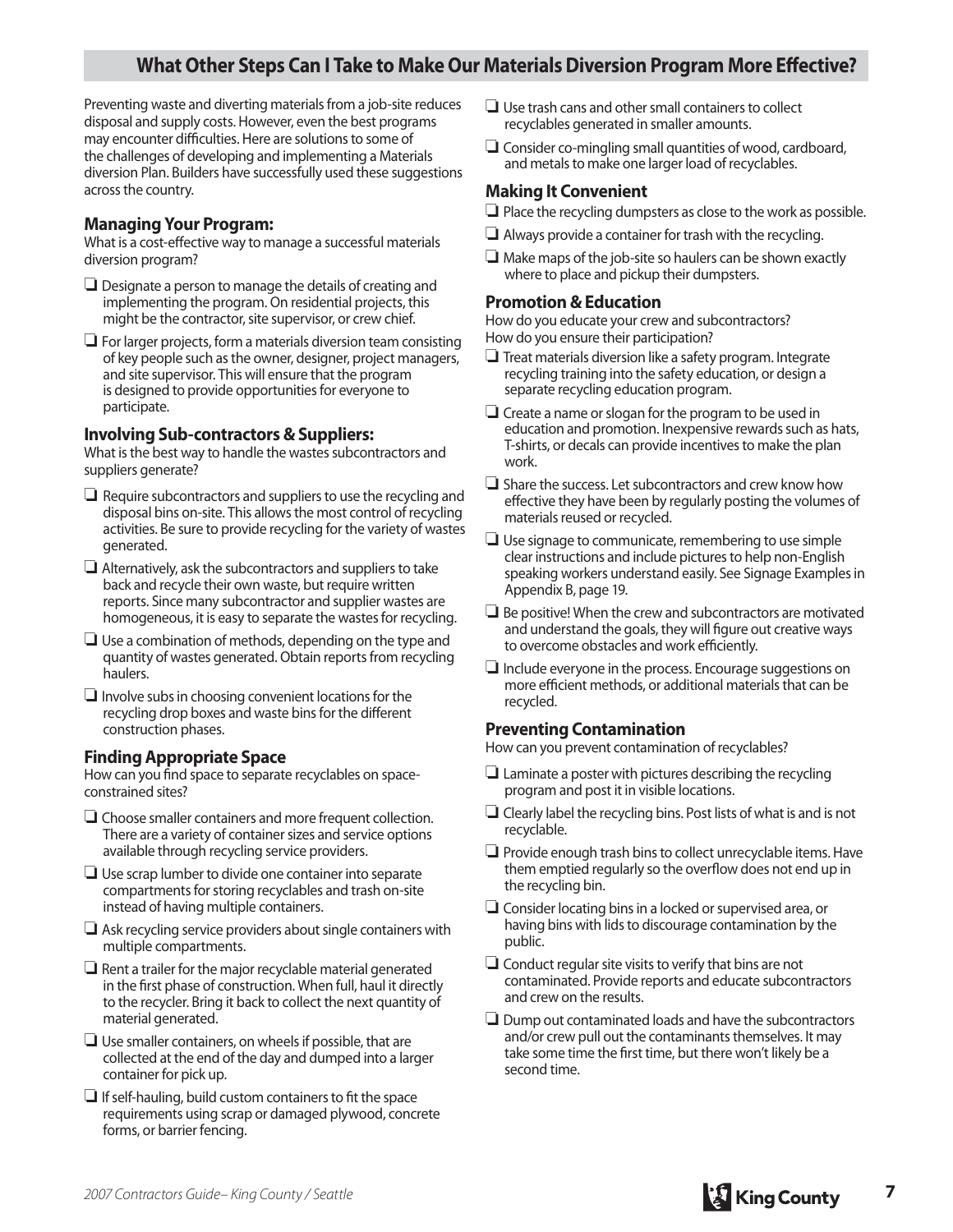#### **Hot Issues Q&A**

#### **Q:** Can it be cost effective and in compliance with **state and local regulations to recycle asphalt and/or concrete on-site?**

**A:** Yes, asphalt and concrete can be used in both structural and non-structural applications as long as it is processed (usually crushed) to meet the required specifications for the application. Certain additional requirements do apply to the use of the material (e.g. must be above placed above the level of the water table) but the practice of processing and using these materials on-site is often more cost effective than having the "waste" material hauled off and having new material brought onto the site. More information is available at www.greentools.us.

#### **Q: Can painted, pressure treated and creosoted wood be recycled?**

**A:** No, though some commercial boilers may be permitted by Ecology to incinerate some of these contaminated wood materials as boiler fuel. Care should be taken to insure the incinerator the incinerated material will be going to is permited to incinerate the exact materials that will be going there. If someone accepts this material from you for recycling you may wish to request a paper trail to verify that the material is processed in accordance with state regulation. Links to additional information and guidance documents can be found on-line at www.greentools.us.

#### **Q: Can cedar shakes be recycled?**

**A:** Yes and No. If they have been treated they should be handled like any other treated wood (see treated wood Q&A). If they have not been treated then they can be reused or recycled through composting. Though technically not recycling they can also be incinerated as boiler fuel.

#### **Q: Can new gypsum drywall scraps be used as a soil amendment?**

**A:** Maybe, though the practice is not currently recommended in our region. Adding drywall definitely changes the mineral content of the soil it is applied to and this can be a bad thing or a good thing depending on the condition of the pre-existing soil. Wet gypsum drywall is known to release hydrogen sulfide which smells like rotten eggs and there are also concerns that hazardous heavy metals may be present in some drywall products currently on the market which could accumulate and potentially become a problem in soils amended with gypsum drywall material.

#### **Where Can I Get More Information and Assistance?**

Visit the King County GreenTools website at www.greentools.us

Jobsites outside of Seattle should call the King County GreenTools C&D Hotline at 206-296-4434

Jobsites in Seattle should call the Resource Venture hotline at 206-389-7304 (www.resourceventure.org)

## **What C&D Related Assistance Is Available Through King County GreenTools?**

#### **Site Specific Assistance**

- Evaluate job site reuse/waste reduction opportunities
- Assist in preparing spec documents relating to materials diversion
- Assist in locating alternative building materials
- Assist in navigating the construction waste materials diversion
- Provide LEED compatible forms for tracking materials diversion
- Provide suggestions on size and placement of job site recycling bins
- Assist in training and motivating job site workers to handle materials to increase diversion
- Assessment of buildings slated for demolition to determine their salvage/deconstruction value
- Review building plans and suggest alterations to facilitate on-going recycling by tenants

#### **Program Specific Assistance**

- Presentations on construction waste management and material diversion issues
- Assist in establishing communication between agencies, organizations and site/project managers on materials diversion issues
- Assist in developing effective employee education on construction materials diversion
- Assist in designing and developing photographic (nonlingual) recycling signs for job site recycling containers

#### **Available Tools**

- Sample construction materials diversion plans, vendor letters and materials diversion economics worksheet
- Construction Recycling Directory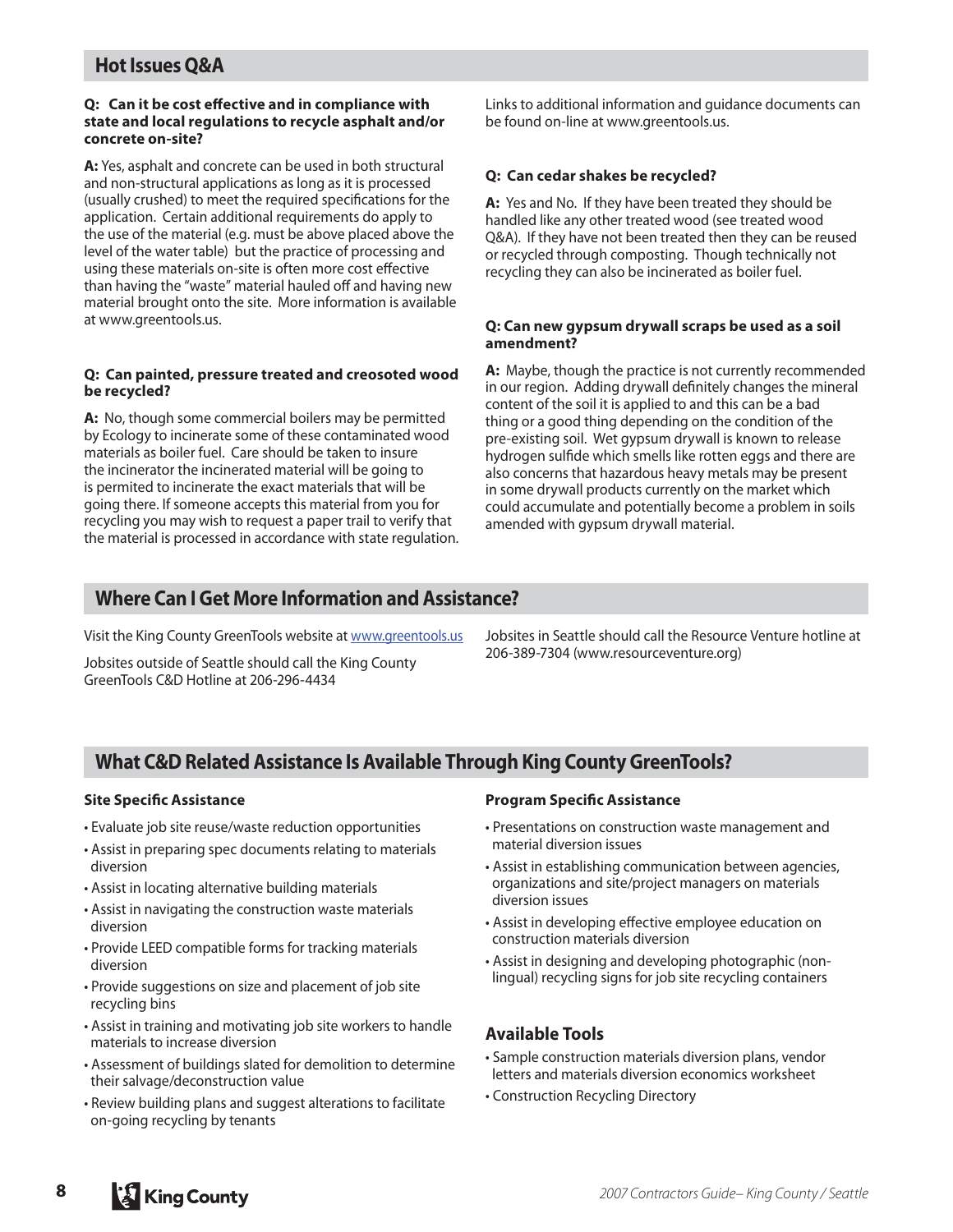## **Appendix A: C&D Materials Diversion Plan Checklist and Templates**

Recycling construction materials saves money by cutting disposal costs. It reduces waste going to the landfill and attracts clients who value environmental responsibility. Other benefits include a cleaner, safer site and improved community relations. Follow these steps to set up a successful, cost-effective job-site recycling program.

#### **Analyze materials to be generated by project**

❏ Estimate types and quantities of C&D materials the project will generate at different stages

#### ❏ **Check to see what can be recycled/reused onsite (wood, soil, rock, concrete, etc.)**

#### **Decide how you will recycle**

- ❏ Can you arrange the job site to accommodate three containers (garbage, commingled recyclables and single commodity rotated with job phase)?
- $\Box$  Do you have the equipment to self haul?
- ❏ How often might you need your containers picked- up?

#### **Research recycling options**

- ❏ Check out the Construction Recycling Directory or King County's on-line "What Do I Do With…? Database (www. metrokc.gov/dnrp/swd/wdidw)
- ❏ Call recyclers and ask them:
	- ❏ What materials do you accept?
	- ❏ Is co-mingled recycling available?
	- ❏ What are my collection options & costs?
	- ❏ If I self-haul, can I drop off , and if so, what are your tipping fees?
	- ❏ Do you provide receipts to track recyclables?
	- ❏ Do you set up and provide job site training?

#### **Decide what you will recycle at the jobsite**

#### ❏ **Determine your costs**

❏ Compare the cost of disposing waste with the cost of recycling

#### **Write out the materials diversion plan**

- ❏ Which materials will be salvaged or reused on site
- ❏ Which materials will be recycled
- ❏ How will materials get to the recycler
- ❏ Who are the responsible crew members/teams
- ❏ Your projected savings

#### **Set up and monitor**

- ❏ Clearly designate recycling bins
- ❏ Post list of what is recyclable and what is not
- ❏ Keep bins close to where waste is generated but not in traffic pattern
- ❏ Provide hauler and crew with site plan
- ❏ Check recycling bins daily for contamination
- ❏ Check garbage dumpsters daily for misplaced recyclables
- ❏ Call for pick-up before boxes are full
- ❏ Require quantity and cost tickets to track results and savings

#### **Make your program work**

- ❏ Start early: Incorporate a recycling program from the start to guarantee success
- ❏ Communicate your materials diversion plans to crews, subs and suppliers as they come on-site
- $\Box$  Include recycling requirements in all subcontracts and purchase orders
- ❏ Post quantities of materials reused and recycled
- ❏ Track your savings
- ❏ Encourage suggestions from supervisors and crew
- ❏ Reward employees
- ❏ Make use of available resources and directories

#### **Track your success**

- ❏ Keep the receipts from recycling and garbage disposal
- ❏ Furnish receipts to your company's estimating department for planning future materials diversion budgets.
- ❏ Supply receipts to the projects BuiltGreen or LEED documentation coordinator

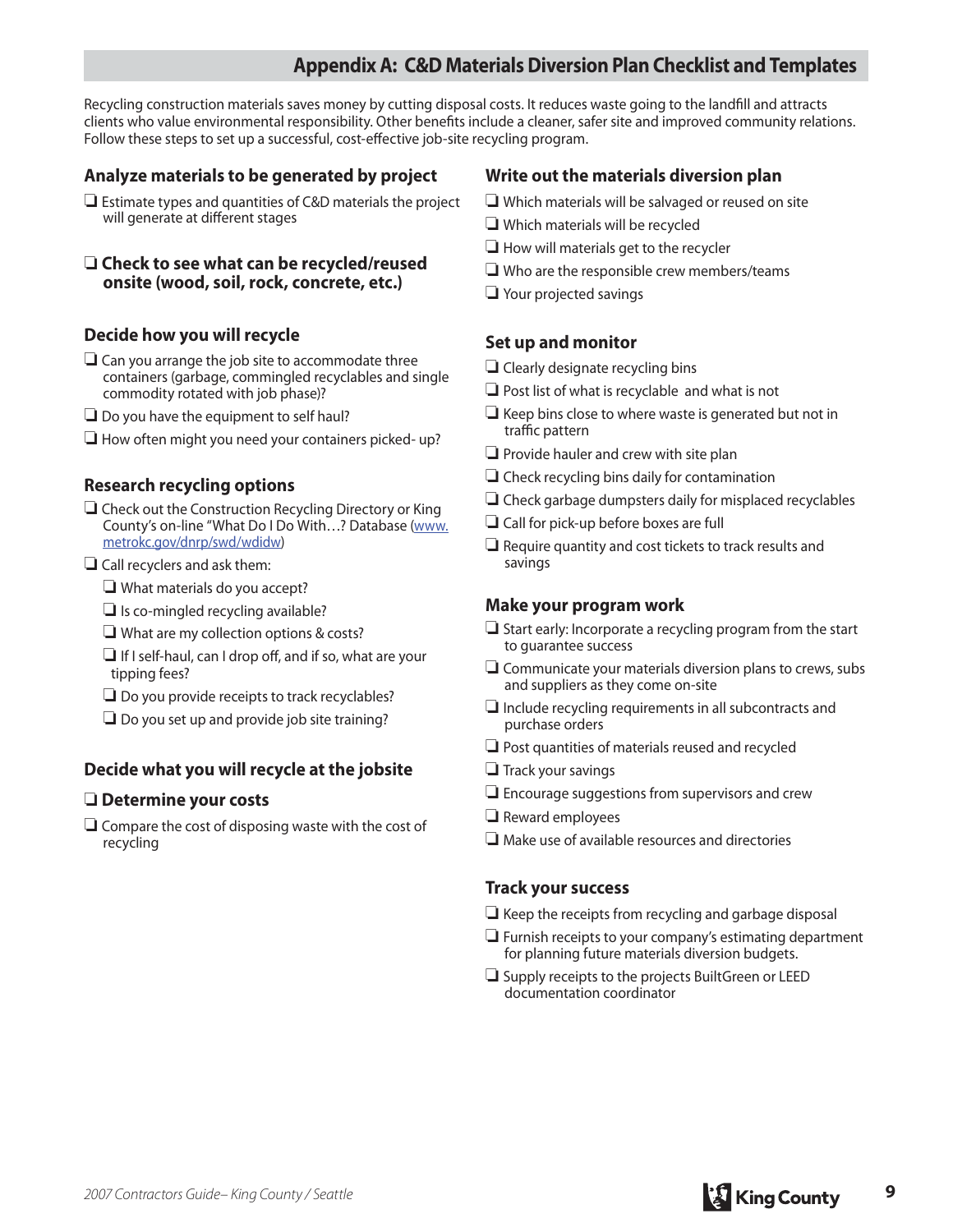## **Avoid Penalties for Illegal Dumping and Unsecured Loads**

## **Contractors and property owners can be fined up to \$5,000 for illegal disposal of construction materials or other debris.**

To ensure that your construction materials are managed properly:

- Always know where materials go when they are removed from the jobsite.
- Require disposal, salvage and recycling receipts for all materials removed from the jobsite.
- Before the project begins, inform your contractors and subcontractors that you require these receipts.
- Keep these receipts and provide copies to your project manager or the property owner.

For more information about illegal dumping, visit: www.kingcounty.gov/dumping.



**Secure Your Load For Safer Roads!** 

**It's the Law!**

**The fine is \$194 for transporting an unsecured load. If an item falls off of your vehicle and causes bodily injury, you will be charged with a gross misdemean or, which carries a penalty of up to \$5,000 and may include jail time.** 

**For tips on how to secure your load, visit: www.metrokc.gov/dnrp/swd/facilities/secure-load.asp.**

- Separate materials for salvage and recycling.
- For information about reuse and recycling of construction-related materials:
	- 1. Use the Construction Recycling Directory and the Contractor's Guide as your trusted resources.
	- 2. Call the King County Solid Waste Division at 206-296-4466. Toll free: 1-800-325-6165, ext. 6-4466. TTY Relay: 711. Mon. – Fri. 8:30 a.m. – 4:30 p.m.
	- 3. Consult these web sites: www.metrokc.gov/dnrp/swd/wdidw and www.metrokc.gov/dnrp/swd/construction-recycling/index.asp.

## **To report an illegal dumpsite:**

- **Call 206-296-SITE (7483)**
- **Report on-line: www.kingcounty.gov/dumping**



Department of Natural Resources and Parks **Solid Waste Division**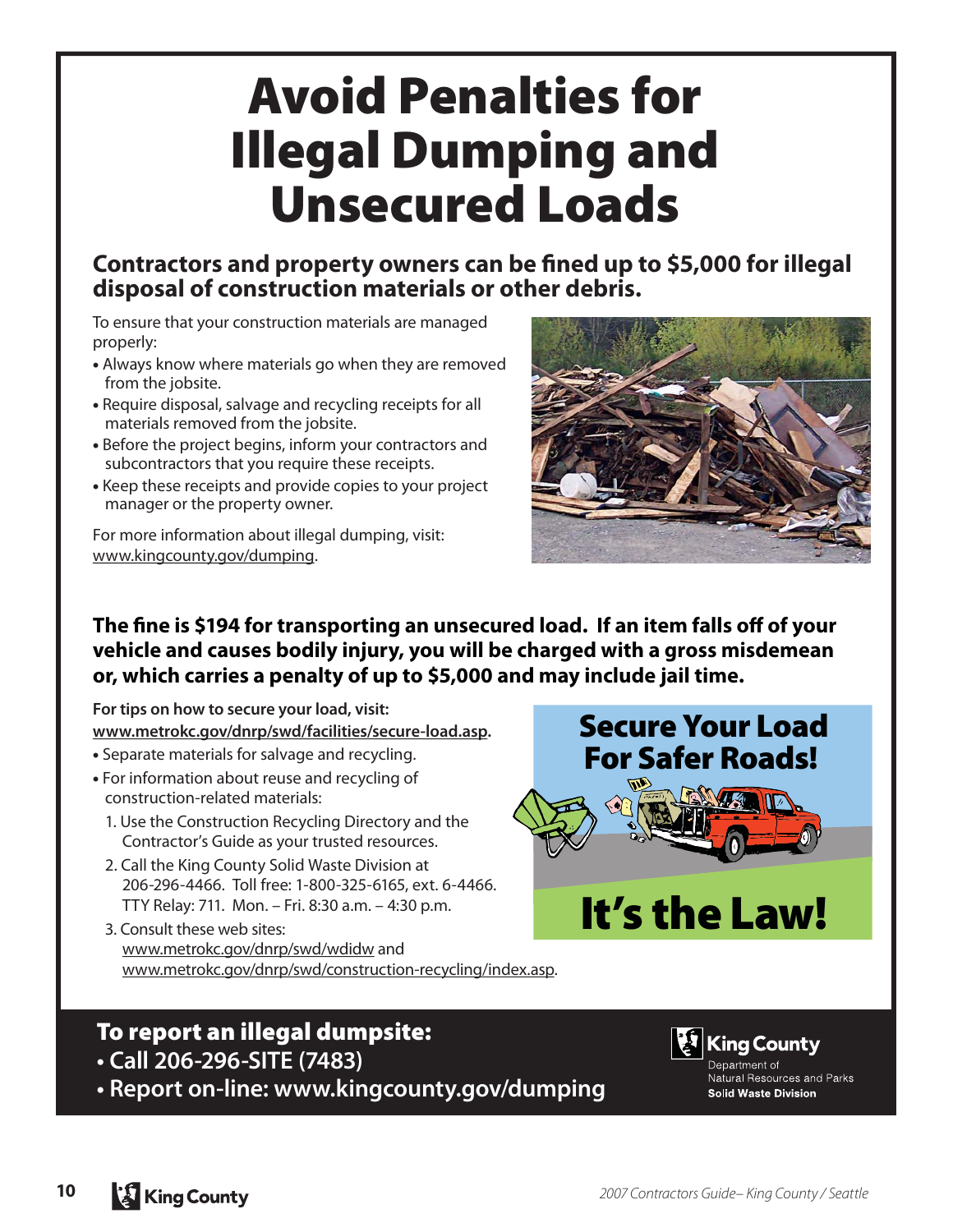| <b>Materials Diversion Goals:</b>                                                                            |
|--------------------------------------------------------------------------------------------------------------|
| $\Box$ This project will divert from landfills ___% [e.g. 75%] by weight of the materials generated on-site. |
| Steps to inform contractors/sub-contractors of materials diversion policies:                                 |
|                                                                                                              |
|                                                                                                              |
|                                                                                                              |
| ப                                                                                                            |

#### **C&D Materials Expected to be Generated and Proposed Diversion Method:**

The following charts identify materials expected to be generated by this project and the planned method for diverting these materials from disposal as a waste.

#### **Deconstruction/Demolition Phase**

| Material | Quantity | Diversion Method | Handling Procedure |
|----------|----------|------------------|--------------------|
|          |          |                  |                    |
|          |          |                  |                    |
|          |          |                  |                    |
|          |          |                  |                    |
|          |          |                  |                    |
|          |          |                  |                    |
|          |          |                  |                    |
|          |          |                  |                    |
|          |          |                  |                    |
|          |          |                  |                    |
|          |          |                  |                    |
|          |          |                  |                    |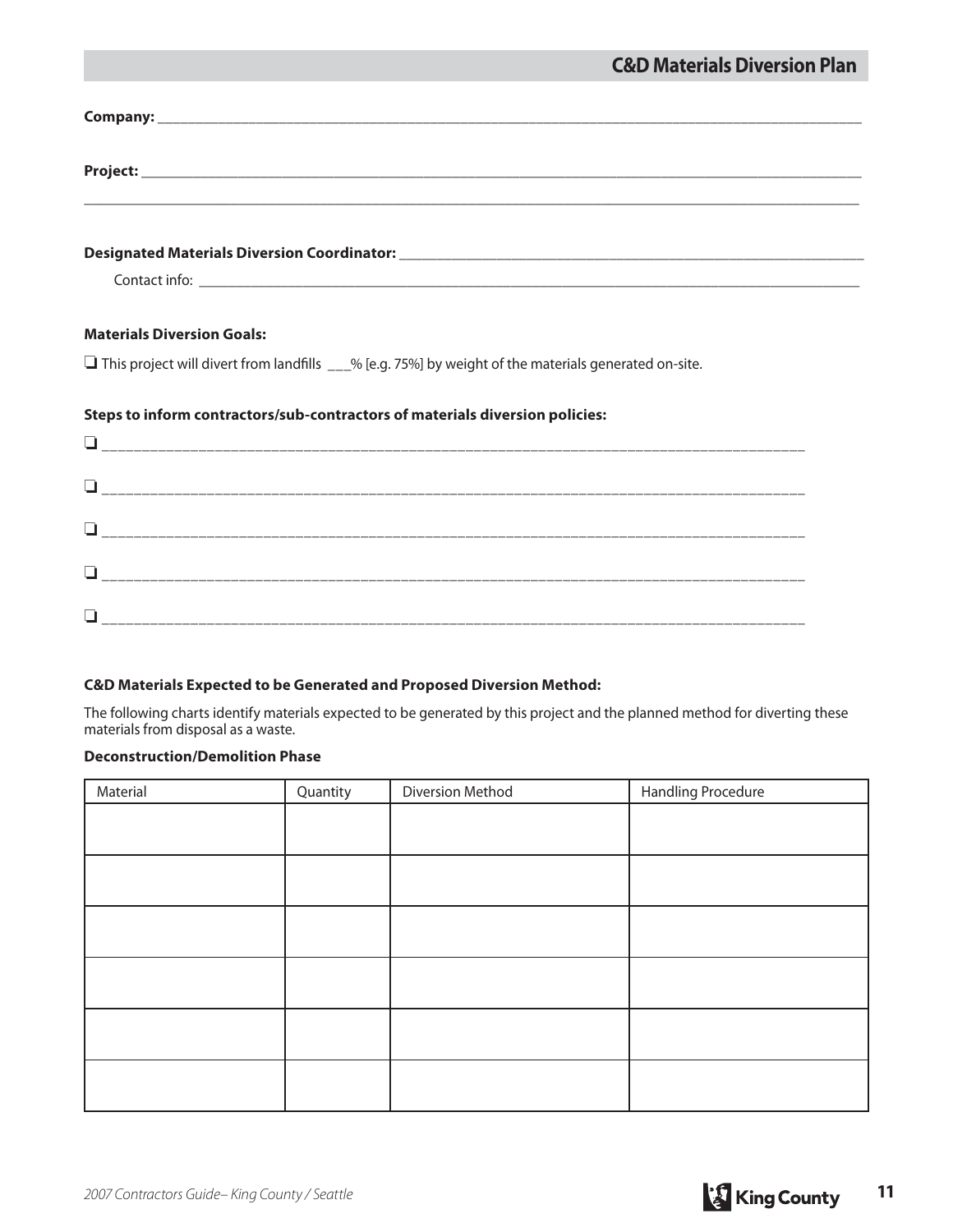## **C&D Materials Diversion Plan (continued)**

#### **Construction Phase**

| Material | Quantity | Diversion Method | Handling Procedure |
|----------|----------|------------------|--------------------|
|          |          |                  |                    |
|          |          |                  |                    |
|          |          |                  |                    |
|          |          |                  |                    |
|          |          |                  |                    |
|          |          |                  |                    |
|          |          |                  |                    |
|          |          |                  |                    |
|          |          |                  |                    |
|          |          |                  |                    |
|          |          |                  |                    |
|          |          |                  |                    |
|          |          |                  |                    |
|          |          |                  |                    |
|          |          |                  |                    |
|          |          |                  |                    |
|          |          |                  |                    |
|          |          |                  |                    |
|          |          |                  |                    |
|          |          |                  |                    |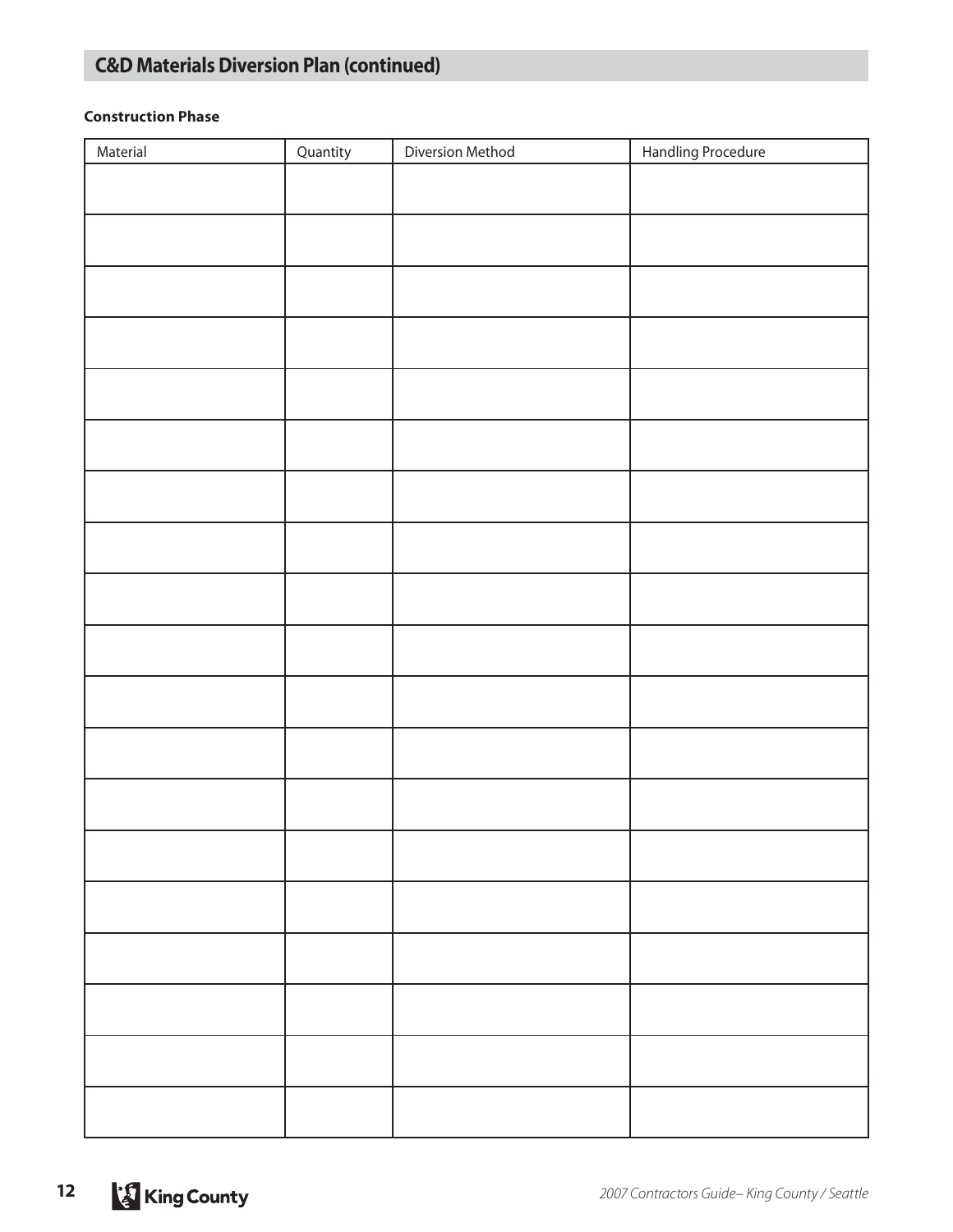## **Materials Diversion Progress Report**

| <b>MATERIAL CATEGORY</b>             | <b>DISPOSED IN C&amp;D LANDFILL</b> |                                            | <b>DIVERTED FROM LANDFILL BY</b><br><b>RECYCLING OR SALVAGE FOR</b><br><b>REUSE</b> |                                     |
|--------------------------------------|-------------------------------------|--------------------------------------------|-------------------------------------------------------------------------------------|-------------------------------------|
|                                      |                                     |                                            | <b>Recycled</b>                                                                     | <b>Salvaged for</b><br><b>Reuse</b> |
| 1. Asphalt (cu yds)                  |                                     |                                            |                                                                                     |                                     |
| 2. Concrete (cu yds)                 |                                     |                                            |                                                                                     |                                     |
| 3. Porcelain Plumbing Fixtures (lbs) |                                     |                                            |                                                                                     |                                     |
| 4. Ferrous Metals (lbs)              |                                     |                                            |                                                                                     |                                     |
| 5. Non-Ferrous Metals (lbs)          |                                     |                                            |                                                                                     |                                     |
| 6. Wood (lbs)                        |                                     |                                            |                                                                                     |                                     |
| 7. Glass (lbs)                       |                                     |                                            |                                                                                     |                                     |
| 8. Brick (lbs)                       |                                     |                                            |                                                                                     |                                     |
| 9. Paper (lbs)                       |                                     |                                            |                                                                                     |                                     |
| 10. Newsprint (lbs)                  |                                     |                                            |                                                                                     |                                     |
| 11. Cardboard (lbs)                  |                                     |                                            |                                                                                     |                                     |
| 12. Plastic (lbs)                    |                                     |                                            |                                                                                     |                                     |
| 13. Gypsum board(lbs)                |                                     |                                            |                                                                                     |                                     |
| 14. Paint (gal)                      |                                     |                                            |                                                                                     |                                     |
| 16. Other -                          |                                     |                                            |                                                                                     |                                     |
| 17. Other -                          |                                     |                                            |                                                                                     |                                     |
| <b>Total (Weight)</b>                |                                     |                                            |                                                                                     |                                     |
|                                      |                                     | (Total disposed divided by total diverted) | Percentage of Materials Diverted                                                    |                                     |